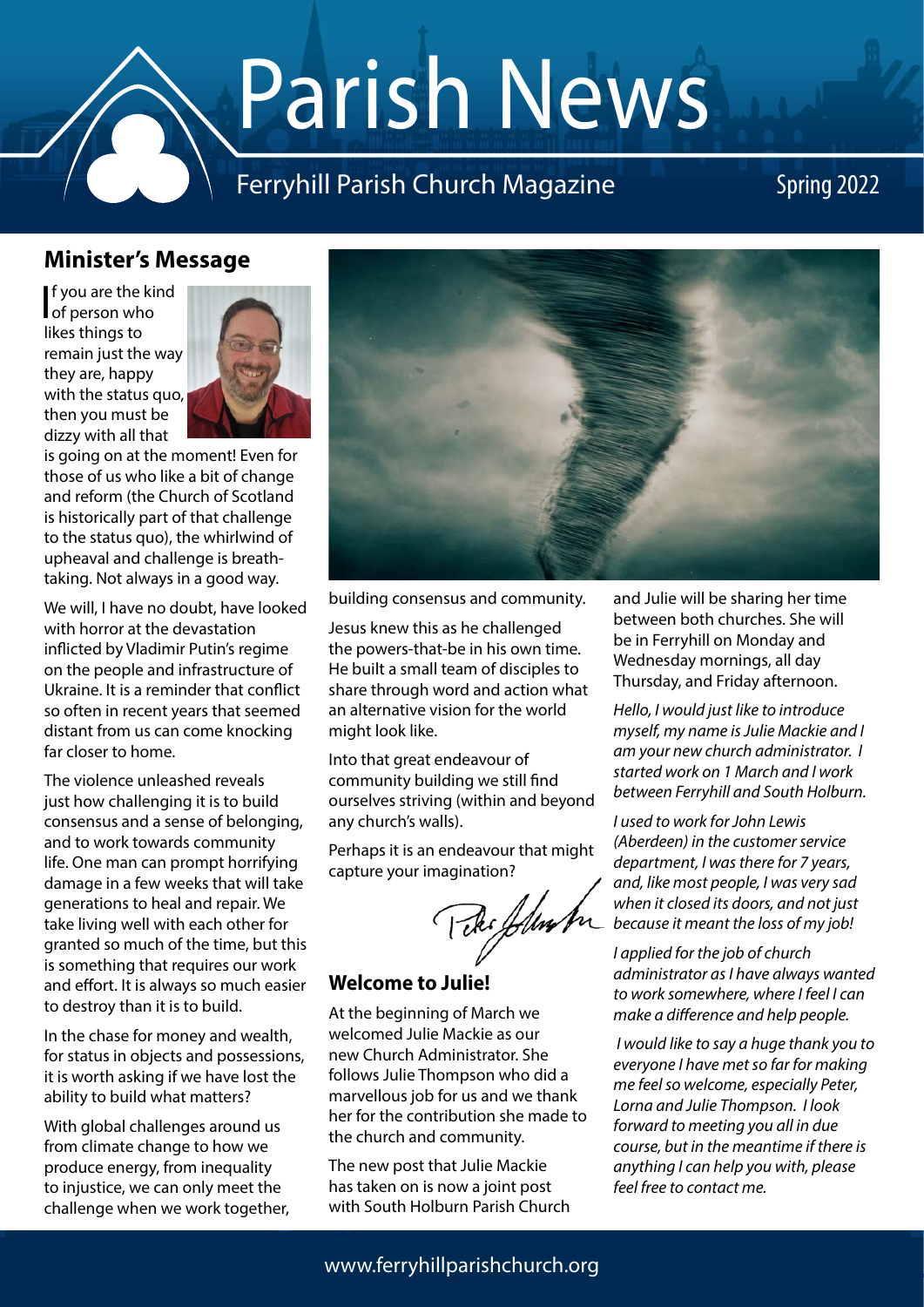## **CHURCH NEWS**



#### **Lent Study Series**

Throughout the season of Lent we have been gathering on Sunday evenings, online via Zoom, for a discussion series titled "The Awakening of Hope". This continues through to Palm Sunday, 10 April.

In each evening we hear from someone who is involved in bringing some hope into their communities in different ways and living out one's faith in a way that brings blessing and joy into the lives of others.

Each evening is a self-contained discussion so please do feel free to join us even if just for one of the final sessions. We meet online at 7 p.m.

In the Zoom client you can use meeting ID: 865 7937 8248 and passcode: 474405.

Please do check the church website for up to date information.

#### **Instant Neighbour**

Please remember that you can drop off items for the Instant Neighbour Foodbank on a Wednesday, Saturday or Sunday morning at the church.

Non-perishable items are always required, such as UHT milk, tinned soup, tinned meats, tinned vegetables, rice/pasta, sauce jars, cereals, tinned fruit, biscuits, teabags/coffee, sugar, diluting juice, dog/cat food, toiletries.

#### **Fundraising Update**

nfortunately, due to the Covid rules and regulations, our 2021 Christmas Fair had to be held virtually again, the second year in a row. Obviously the social, festive atmosphere was missing but it was a very successful event which brought in some much needed income to the church.

A huge thank you to the many folk who spent hours crafting and making the large selection of Christmas gifts donated, to Peter for photographing each item and adding them to the website and to those who bought these gifts. A magnificent £1,834.92 was raised.

We look forward to holding an inperson fundraising event once the work on the Large Hall is complete. Meanwhile handmade greetings cards, books, face masks and other gifts are for sale on a Sunday morning and at the coffee shop.



#### **Hall Ventilation Upgrades**

By the time this issue is published<br>Bwork to add a ventilation system to the Large Hall at the church should be complete. It has been a long haul to get that work completed. We thank those who use the hall for their patience, those who have contributed financially to the work (including a grant from Adapt and Thrive), and to the team who planned the work.

This means that we can mitigate against the risks of an airborne pathogen like Coronavirus far better than we could before and we look forward to being able to welcome groups back to the use of that space in a safer way.

#### **Living Well Café**

The Living Well Café team have<br>been working hard to find a way to reopen the cafés safely. The intention is to try this in April in Newhills Parish Church and thereafter to try reopening the other cafés in other churches, including Ferryhill. With the new ventilation system in the Large Hall, that should be possible relatively soon.

The Living Well Cafés are for people with dementia and other memory issues and their carers. Please check the church website for news of when the Ferryhill Living Well Café will be reopening.

#### **Pandemic Guidance**

While we anticipated the removal<br> **W** of some of the regulations around the pandemic in March, this is rightly being slowed down with the increasing transmission of the latest variant.

We are no longer required to keep a note of those attending the church for Test & Protect, but for any other changes please do keep an eye on the email newsletters from the Church or the website/Facebook page.

**[www.ferryhillparishchurch.org](http://www.ferryhillparishchurch.org)**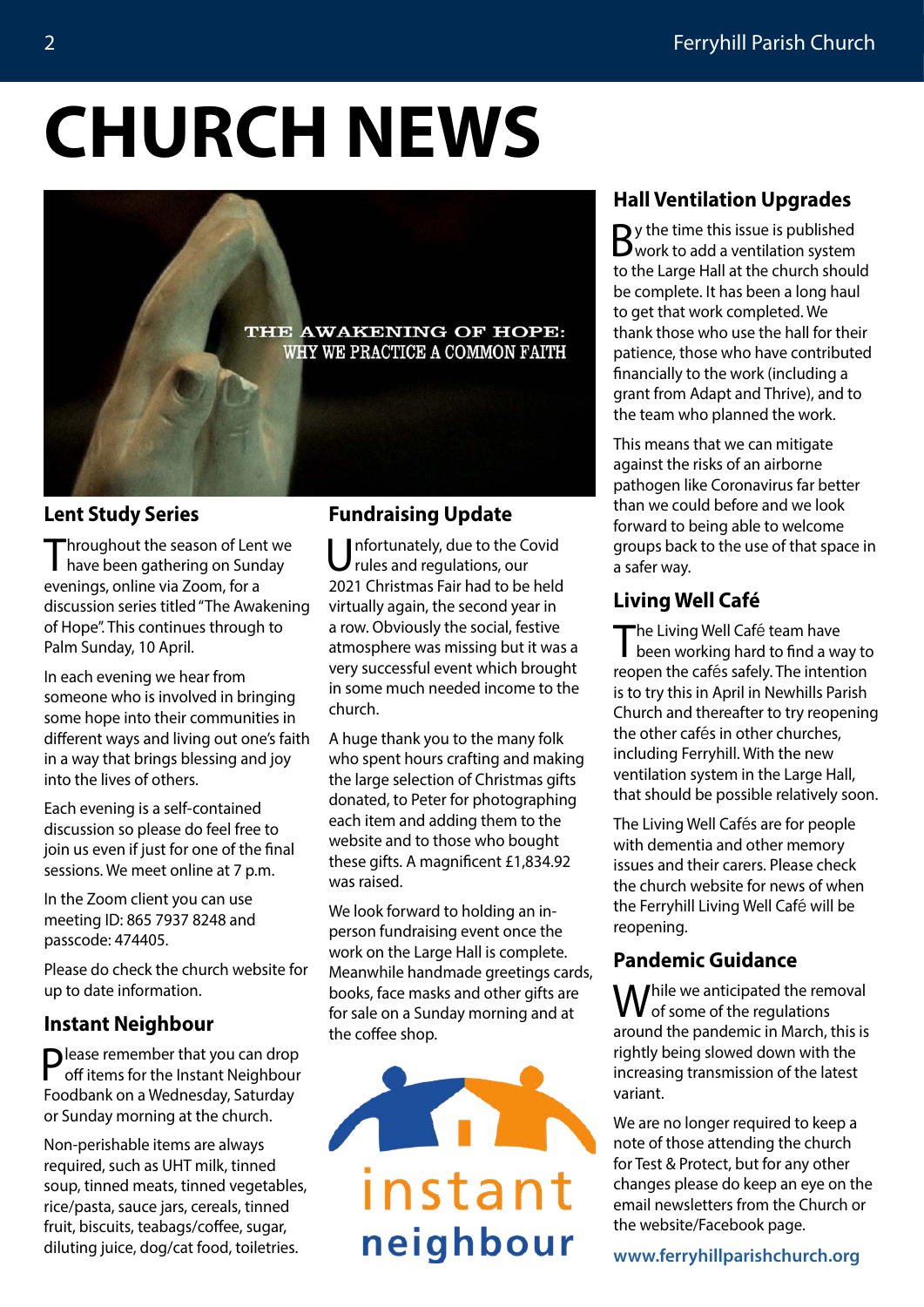#### **Ukraine Appeal**

The situation in Ukraine continues to<br>be dire and the plight of refugees seeking to escape the war is desperate. It is heartening to see so many people across Europe welcome those in need at this time.

Following retiring collections in early March at the church, £578 was contributed to the Church of Scotland's appeal which will provide funding to the Reformed Church in Hungary, with which the Church of Scotland has good links, to enable them to purchase resources to assist their efforts in aiding refugees.

If you have not done so already, we would encourage you to contribute to this massive need across our continent at the moment. There are many appeals which could be supported such as Christian Aid or DEC (Disaster Emergency Committee).

#### **[www.dec.org.uk/appeal/ukraine](http://www.dec.org.uk/appeal/ukraine-humanitarian-appeal)[humanitarian-appeal](http://www.dec.org.uk/appeal/ukraine-humanitarian-appeal)**

#### **Presbytery Mission Plan**

 $\sum$  ver the past two years the Kirk Session of Ferryhill Parish Church has been working towards the creation of a Riverside Parish Grouping comprising ourselves, Ruthrieston West and South Holburn. Nothing stands still, however, and we have had to change our focus and future plans.

This is due to further changes that the Presbytery of Aberdeen and Shetland needs to make within the city. On our Kirk Session's suggestion, we are instead in discussions now, as is South Holburn, with the City Centre and West End group of congregations.

The Kirk Session believes this to be a more sustainable partnership to be entering for the longer-term future. A new Presbytery Mission Plan which will outline the new arrangements and how these will develop over the next five years will be discussed in May.



#### **Ferryhill Kirk Coffee Shop**

 $\bigvee_{\substack{c \in \mathcal{C}}}$  are pleased to say that the Coffee Shop is operating on both a Saturday and Wednesday from 9:30 a.m. to 12 noon.

Every Wednesday you can choose a great value freshly cooked breakfast including toast and a hot or cold drink.

On Saturdays you will find breakfast rolls with bacon/egg/black pudding/ Lorne sausage, pancakes, butteries, toasted tea cakes, and a wide range of hot and cold drinks to accompany your snack.

You will also find a weekly special on a Saturday which may be assorted muffins, fruit toast, mini French pastries, or warm fruit pies.

We also have a menu with vegan choices and a menu for children.

And if you are on the go, remember that a Take Away menu is also available just for you!

There are also fresh bakery items and delicious toffee available on Saturdays, plus Fairtrade goodies, handmade face masks and greetings cards, broaches, fit tags and pre-loved books available.

We look forward to welcoming you into the Coffee Shop.

#### **Chigodi CCAP, Malawi**

After three years in post, Rev<br>Duncan Kananji is moving on to Zambia for doctoral studies and the congregation of Chigodi CCAP will be welcoming Rev Frank Mkwezalamba. We wish Duncan and his family well and every blessing on their future and look forward to getting to know Mr Mkwezalamba. £400 has been forwarded from our congregation's Malawi Fund to assist in the continuing building programme at Chigodi CCAP, our partner church in Malawi.

### **Diary**

#### **April Services**

#### **Sunday 3 April 2022**

11:00 Worship for all ages "Perfume and Poverty"

#### **Palm Sunday 10 April**

- 11:00 Worship for all ages "Palms and Provocation"
- 19:00 The Awakening of Hope Lent Discussion Series

#### **Monday 11 April**

19:00 Short act of worship "Grace and Giving" South Holburn Church

#### **Tuesday 12 April**

19:00 Short act of worship "Grain and Glory" Ferryhill Church

#### **Monday 11 April**

19:00 Short act of worship St Mark's Church

#### **Thursday 14 April**

19:00 Maundy Thursday Service "Remember and Retell" in Ferryhill Church includes Lord's Supper

#### **Friday 15 April**

19:00 Good Friday Service "Tried and Crucified" in South Holburn Church

#### **Saturday 16 April**

14:00 Holy Saturday Short Service in Allenvale Cemetery

#### **Easter Sunday 17 April**

- 07:30 Sunrise Service in Duthie Park followed by breakfast and decorating of church with Easter crafts
- 11:00 Worship for all ages "Risen and Rejoicing"

#### **Sunday 24 April**

11:00 Worship for all ages "Thomas and Trust"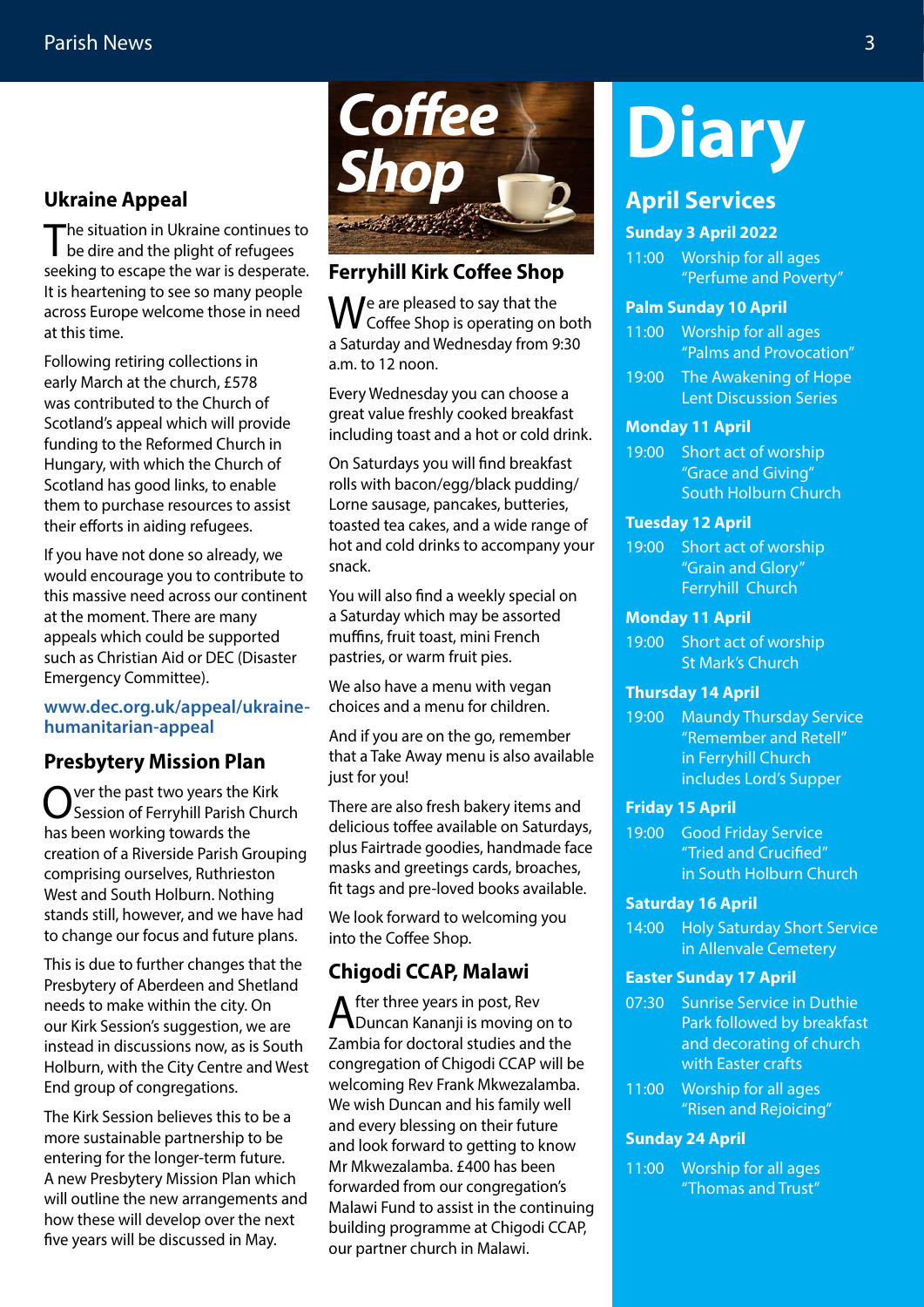## **Thoughts From Lockdown**



My name is William Rae and I am<br>
M34. I am studying animal care in Aberdeen.

I have been going to church all my life and in 2004 I became a member and then an elder at Garthdee Parish Church before moving to Ruthrieston West when Garthdee closed. But I am writing this to say thank you to all of you at Ferryhill.

As we all know, two years ago, we saw our church doors closing and I wondered how I would still be able to be at church on Sunday mornings. Then I remembered that Ferryhill streamed all their services. So, on the first Sunday of lockdown in 2019, I watched the service and continued to do so week after week. When Peter, the minister, started the Zoom coffee and chat on Sunday afternoons, I

would pop along and meet some of the members of the church and I got know you a bit more.

Then when we went back to in person church services, I came long when I could and was able to meet some of you face to face and even had cup of tea with you all. I have also been able to take part in some events like doing the readings online or in person, singing with the Virtual Choir and taking part in reflections during Holy Week and Easter.

I would like to say a big thank you to all of you for making me feel so welcome online and face to face. Even though things within the churches are changing, I will not stop working with you or having a relationship with all of you.

Thank you!

### **Christian Aid Week 2022**

#### **15-21 May**

For the first time in a generation, global hunger and poverty are rising. Covid-19, conflict and the climate crisis are pushing vulnerable communities into a struggle for survival.

For Jessica, drought means every day is a struggle for survival. Like many women in rural Zimbabwe—7 out of 10 rely on farming for income and food she toils on her farm, but nothing can grow on her ashen, dry land.

Drought starves, and intensified by the climate crisis, drives families into hunger. Jessica recalls that "One year, we had no rain. The scorching sun burnt my crops just as they were about to bloom. It was so painful and





disheartening."

She can only give her children one bowl of porridge to eat in a day. "My children crave a decent meal, but I can't provide. We often go to bed on an empty stomach. It pains me to send them to bed hungry."

It's unjust that drought robs Jessica of the power to provide for her family. Her husband is unwell, so she's the only

breadwinner. Her children look up to her, but she has nothing left to give.

But Jessica is anything but helpless. In the face of drought, her love for her family gives her

courage to stand strong—and we can stand with Jessica and work to restore justice to our world.

We will have envelopes available at the church into which you can place a donation during Christian Aid Week, on the Sundays before and around, plus when the Coffee Shop is open.

You can also make an online donation directly to Christian Aid Week on their website:

**[www.christianaid.org.uk](http://www.christianaid.org.uk)**

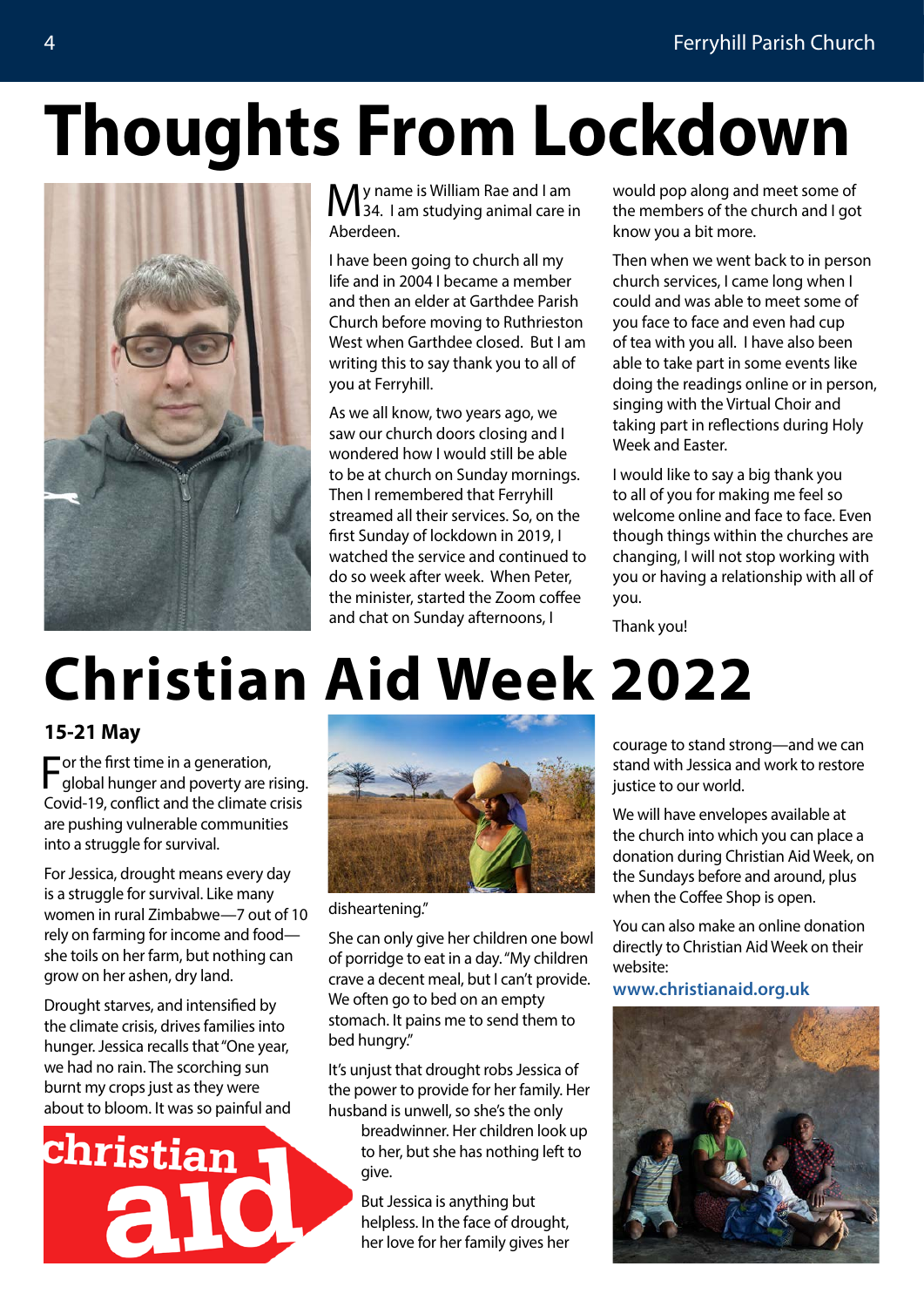#### Parish News 5

## **EASTER CREATIVITY Diary**



The Worship Team at Ferryhill<br>invites you over the next weeks to get creative! If you enjoy making things, knitting, crocheting, or some other technique, you might like to get involved in our Easter decoration and gift project.

We are not designating a single particular item, but rather anything connected with Easter day. So, it could be eggs, crosses, chicks, bunnies, daffodils, creme egg covers, finger puppets, or whatever else gives you some hopeful and joyful inspiration for Easter.

The team has been scouring the web and has collected some patterns and instructions which may be helpful. You can find these on the church website at [www.ferryhillparishchurch.org.](http://www.ferryhillparishchurch.org) Note that some of these links go to patterns that need to be purchased. Or browse the web for other ideas. There are lots!

In the atrium at the church there is a massive box full of wool and material for stuffing that is available in case you run out and need some more. There are also some printed copies of patterns available to take away.

Items can be handed in to the church on Wednesday or Saturday mornings when the Coffee Shop is open or on a Sunday morning. We plan to decorate the church and grounds with these symbols of Easter on Easter Sunday morning, so get crafting.

#### **Holy Week Services**

This year we are planning to have inperson services throughout Holy Week between Ferryhill, South Holburn and St Mark's Parish Churches.

We do encourage you to find the time during this most important of weeks in the church's calendar to join together as we accompany Jesus in his journey through this last week of his life in Jerusalem.

The details of the services for Holy Week can be found on the rear page of this issue of Parish News.

We will also be providing short video readings and prayers each day of Holy Week online for those unable to attend in person. These you will be able to find on our YouTube channel or Facebook page.

#### **May Services**

**NOTE THAT ALL SERVICES ARE ALSO STREAMED ONLINE ON BOTH OUR YOUTUBE CHANNEL AND FACEBOOK PAGE**

#### **Sunday 1 May 2022**

11:00 Worship for all ages "Fire and Fish" includes the Sacrament of Holy Communion

#### **Sunday 8 May**

11:00 Worship for all ages "Belief and Belonging"

#### **Sunday 15 May**

11:00 Worship for all ages "Love and Longing"

#### **Sunday 22 May**

11:00 Worship for all ages "Promise and Peace"

#### **Sunday 29 May**

11:00 Worship for all ages "Unity and Understanding"

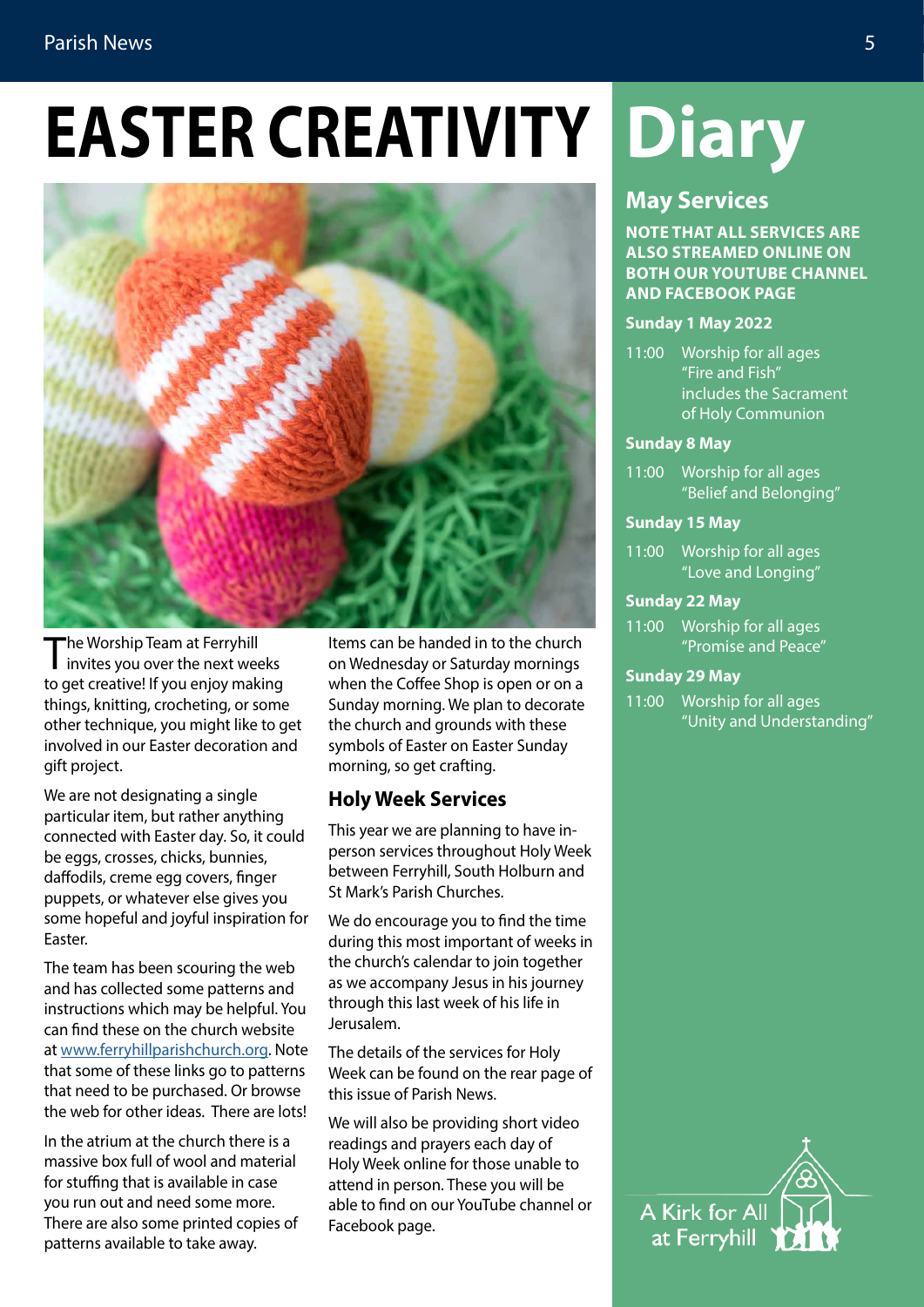### **SPRING TRAIDCRAFT**

The Spring Traidcraft catalogue is<br>available in the church foyer and contains lots of Easter eggs, cards and crafts as well as the usual range of food, drinks, homeware, fashion, health and beauty and household essentials. Do take a look at the variety of items available, giving your support to producers around the world through fair trade.

But it is much more than just a catalogue. Throughout the pages you will find inspirational stories about real people who are, with the help of Traidcraft funded projects, transforming their lives and lifting themselves and their families out of poverty. Women and girls are very often featured in these stories as they have often been held back by cultural values which see them as unimportant and yet when given the help they need, they are showing themselves capable of setting up and running amazing businesses and enterprises which benefit whole communities.

At the heart of all that Traidcraft does is a strong desire to care for the planet as well as its people. The items you will find in the catalogue are not only Fairtrade but also ethical,



organic, recycled, reusable and socially conscious. At the back of the catalogue, you will find detailed information about over 70 producers Traidcraft works with. How many supermarkets are that transparent?

You can also see all the available products on the Traidcraft website (www.traidcraftshop.co.uk ). For more information or to place an order, contact Shelagh Bain either via email, shebain@hotmail.co.uk, or 01224

588744. You will not have to pay any postage and your order can be collected from the church or delivered to your home.

Unfortunately, during the COVD pandemic we were unable to use our Traidcraft stall on Sunday mornings but we do have a Treats Box in the foyer which contains a selection of sweets and chocolate. Help yourself to anything you fancy and pop the money in the box.

### **Community Activities**

**W** ith the addition of the ventilation<br>We system to the Large Hall that is nearing completion we anticipate being able to reopen

In the meantime some other groups are using the Small Hall including Phoenix Theatre, Kids at Ferryhill and both Zumba and Pilates classes.

the Large Hall soon.

#### **ZUMBA**

**Zumba Gold** for seniors takes place on Wednesday 10–11 a.m.

**ZUMBI** INSTRUCTOR **Zumba** Wednesday 11 a.m.–12 noon and Thursday with two classes from 6–7 p.m. and 7–8 p.m.

Contact Mailen Vasquez +447946287114.

#### **PILATES**

**Beginners** Monday 9.30–10.30 a.m.

**Mixed Ability** Monday 10.45–11.45 a.m.

Classes can also be joined online.

Contact Caroline on 07455 577543 or by email at caroline@pilatestogether.co.uk.

**[www.pilatestogether.co.uk](http://www.pilatestogether.co.uk)**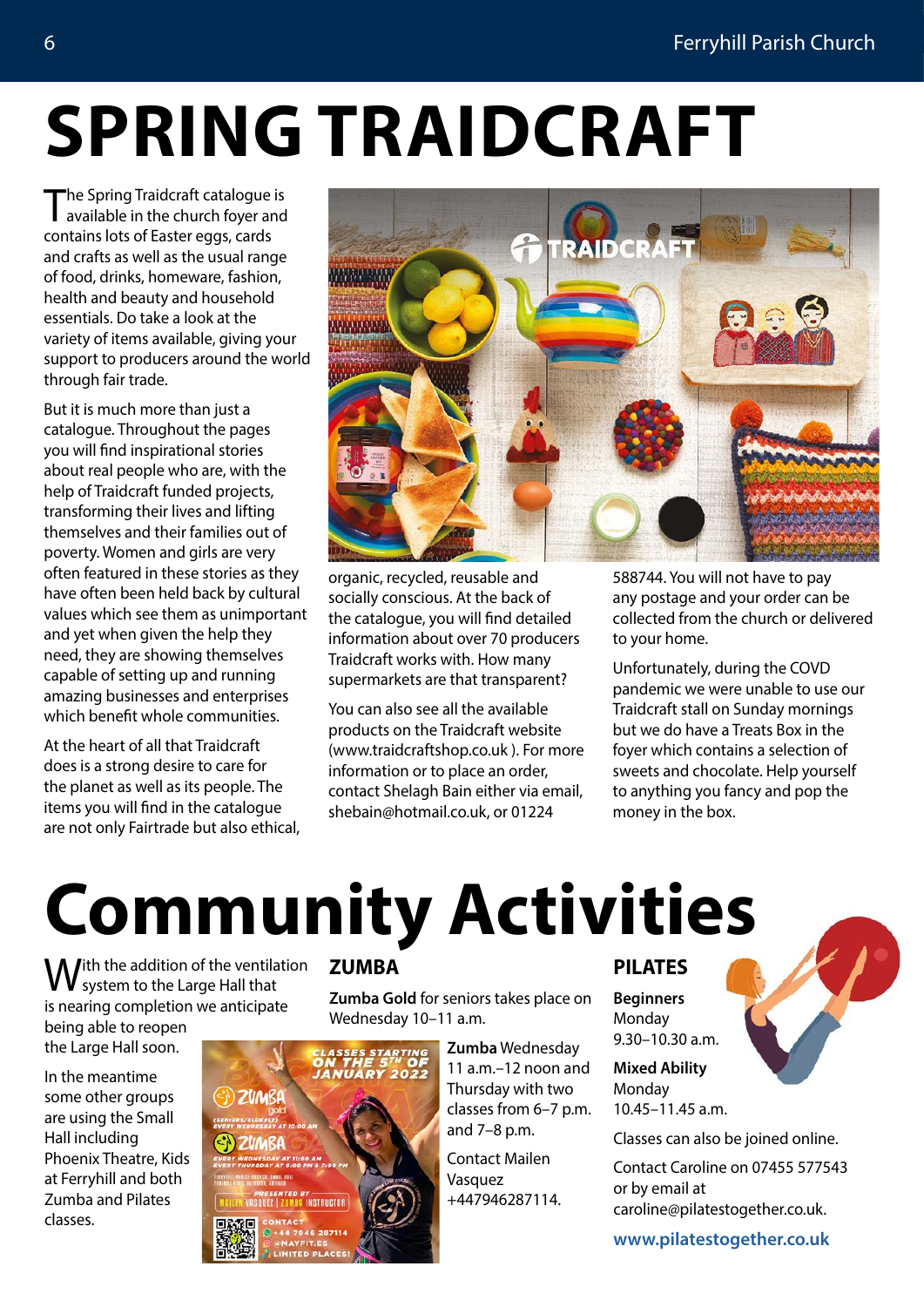### **Ferryhill School's Poetry Competition**

In celebration of Rabbie Burns,<br>Scotland's National Poet, Ferryhill n celebration of Rabbie Burns, School recently held their annual Scottish poetry recital competition where keen performers battled it out for a place in their special Rabbie Burns Assembly. Poems ranged from Tam o' Shanter in Primary 7, To a Mouse in Primary 5 and J K Annand's delightful poem 'My Wee Doggie' in Primary 1.

A highpoint to this event is choosing an overall winner to be awarded the Ferryhill 'quaich' in recognition of an outstanding performance. We are delighted to share that this year's winner is Harvey Young of Primary 7, who wowed us with his lively rendition of an extract from Tam o' Shanter, by Rabbie Burns himself. Harvey also proved himself to be an excellent judge, demonstrating a high level of commitment when supporting teachers to identify their three best poetry recitals.

The UNCRC (United Nations Convention on the Rights of the Child) lies at the heart of organising and facilitating such events where pupils are given the opportunity to participate and excel in the Arts and talent nurtured. Ferryhill School recognises the importance of

### **Annual Concert**

Our friends at the Aberdeen Strathspey & Reel Society are planning their annual concert for Saturday 30 April 2022 at Ferryhill Parish Church.

This is always a fun and joyful evening with traditional Scottish music played with enthusiasm and passion.

Please check the website of the Society for more details of the concert and ticket sales nearer the time. You will



'wider achievement' and the positive impact this can have for future success and life satisfaction.

*• Article 29: Education should develop all personalities, talents and abilities to the full…*



*• Article 31: The right to take part in a wide range of cultural activities…*

also find more infomation about their activities and how you can participate.

Aberdeen Strathspey & Reel Society

**[aberdeenstrathspey.org.uk](http://aberdeenstrathspey.org.uk)**

### Ferryhill Parish Church

Fonthill Road, Aberdeen, AB11 6UD Church Office Administrator: Julie Mackie Mon, Wed & Thur, 9:30 a.m.-12:30 p.m. Thur & Fri 12:30-3:30 p.m. 01224 213093 office@ferryhillparishchurch.org www.ferryhillparishchurch.org

Parish News Editor: Shelagh Bain 01224 588744 editor@ferryhillparishchurch.org

Minister: Rev Peter Johnston 01224 414747 pjohnston@churchofscotland.org.uk

# **Diary**

### **June Services**

**NOTE THAT ALL SERVICES ARE ALSO STREAMED ONLINE ON BOTH OUR YOUTUBE CHANNEL AND FACEBOOK PAGE** 

#### **Sunday 5 June 2022**

11:00 Worship for all ages "Amazed and Astonished" including the Sacrament of Holy Communion

#### **Sunday 12 June**

11:00 Worship for all ages Baptism of the Lord

**Sunday 19 June**

11:00 Worship for all ages

**Sunday 26 June** 11:00 Worship for all ages